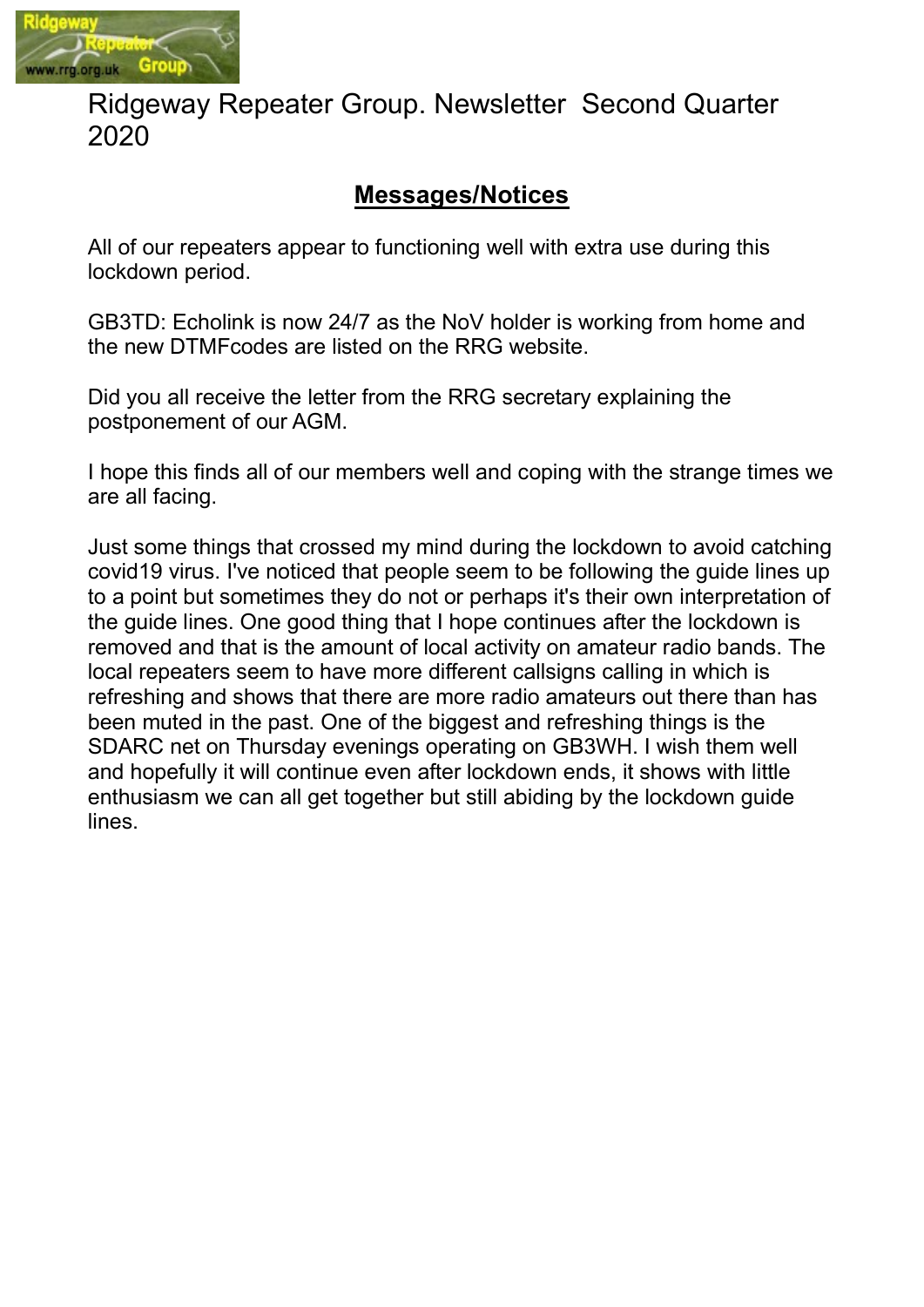This article is by Chris Rolinson G7DDN and I think will provide fuel for some interesting debates, well I hope it does so please read and enjoy.

### Is It All Real Ham Radio.

# A Pioneering Background

I was musing recently on the wonderful history of Amateur Radio, from the early pioneers with spark transmitters and the race to get the first signals across the Atlantic, up to the Microwave enthusiasts who developed the way forward for space communications and satellite technology (and, whisper this, mobile phone technology!)

The history of Ham Radio and RF technology is inextricably linked – there was even a time here in the UK where it was believed, anecdotally, that a Ham Radio callsign would help you to get a job with the BBC!

However change came very quickly, relatively speaking, in the early history of radio. From Marconi's experiments to the first Public Broadcast Stations was only 25 or so years. TV was only another 15 years or so behind that, and so on…

#### Resistance (or not feeling at "Ohm")

Yet the history of Ham Radio is also one of resistance to change – not from the pioneers, they were often instigators of it, but from the "everyday" Hams.

Let me see if I can give you some examples, with my tongue planted very firmly in my cheek…

#### "That's not Real Ham Radio!"

The early Hams used CW pretty much exclusively. So when AM arrived as one of the first of the voice modes, there was a bit of an uproar…"It's not real Ham Radio! Real Ham Radio involves using a Morse Key! What in world is the hobby coming to, using voice to communicate over the airwaves? It's sacrilege!"

But life went on, AM found acceptance and all was well in Hamland once again.

Then transistor technology arrived in the late 1940s and early 1950s, provoking quite a response. "Hang on! That's not real Ham Radio. Real Ham Radios glow in the dark – we can't be having this miniature technology – they'll never last as long as valves or be as reliable"

But life went on, solid state devices found acceptance and all was well in Hamland once again.

Then SSB arrived and there was more discontent… "That's not real Ham Radio. Real Ham Radios don't sound like Donald Duck! It's a fad, it will soon fall away once people get fed up of hearing those silly voices"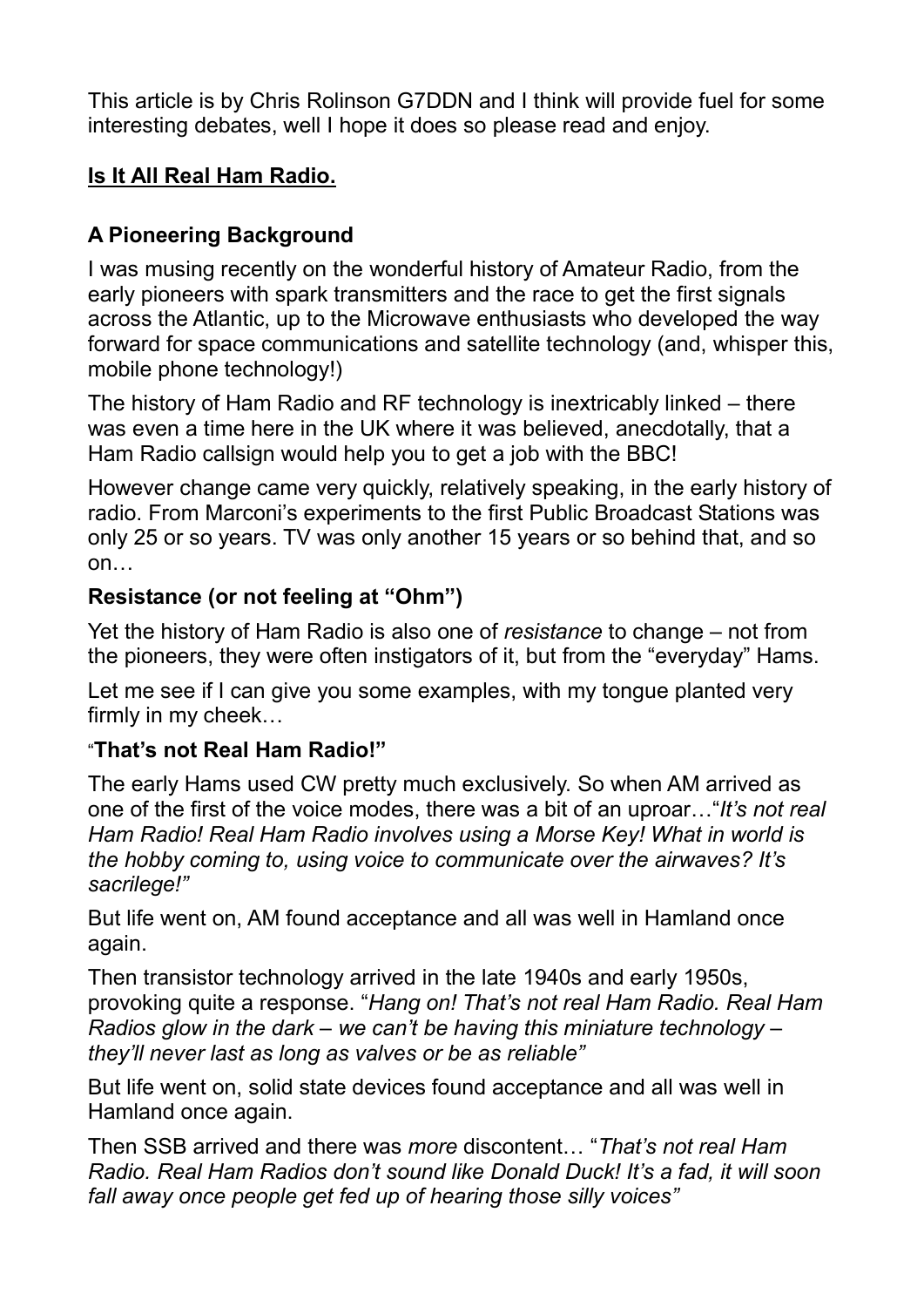But life went on, SSB found acceptance and all was well in Hamland once again.

Then FM and repeaters arrived and there was polarisation within the hobby (and it wasn't horizontal or vertical either!) "That's not real Ham Radio. Real Ham Radio doesn't need to use that thing on top of the hill to help your signal get somewhere! Real Ham Radio is point to point!"

But life went on, FM & repeaters found acceptance and all was well in Hamland once again.

Then Packet Radio arrived and there was real trouble… "That's not real Ham Radio. Real Ham Radio doesn't need one of those new-fangled computer thingies in order to work. Get your key or your mic out and start working other Hams properly!"

But life went on, Packet Radio found acceptance and all was well in Hamland once again.

Then Digimodes arrived and there was yet more strife... "That's not real Ham Radio. Real Ham Radio doesn't involve typing messages to other Hams – and those perishing computers again! What on Earth are they doing in the hobby?"

But life went on, Digimodes found acceptance and all was well in Hamland once again.

Then Digital Voice modes arrived and there were some very serious disagreements… "That's not real Ham Radio. Real Ham Radios don't sound like R2D2! Real radios don't use the Internet to help them get round the world, they ABSOLUTELY HAVE to use atmospheric propagation. What is happening to this hobby???"

But life went on, D-STAR and other Digital Voice modes found acceptance and all was well in Hamland once again.

Then we arrive at today and Network Radios come onto the scene and all hell breaks loose! "That's not real Ham Radio. This is playing at Ham Radio – there's no Amateur RF so it is simply not Ham Radio. What is more, I worked hard for my license, everyone else should have to too! How dare people enjoy communications in an incorrect manner!"

So will life go on and will all ever be well in Hamland again?

### The 21st Century Challenge

This is why the advent of Network Radios represents such a challenge to us as Hams – it is causing us to completely rethink what it means to be a Radio Amateur in 2018 and beyond.

And we will have to start facing up to questions similar to these…

• What exactly defines a Radio Amateur?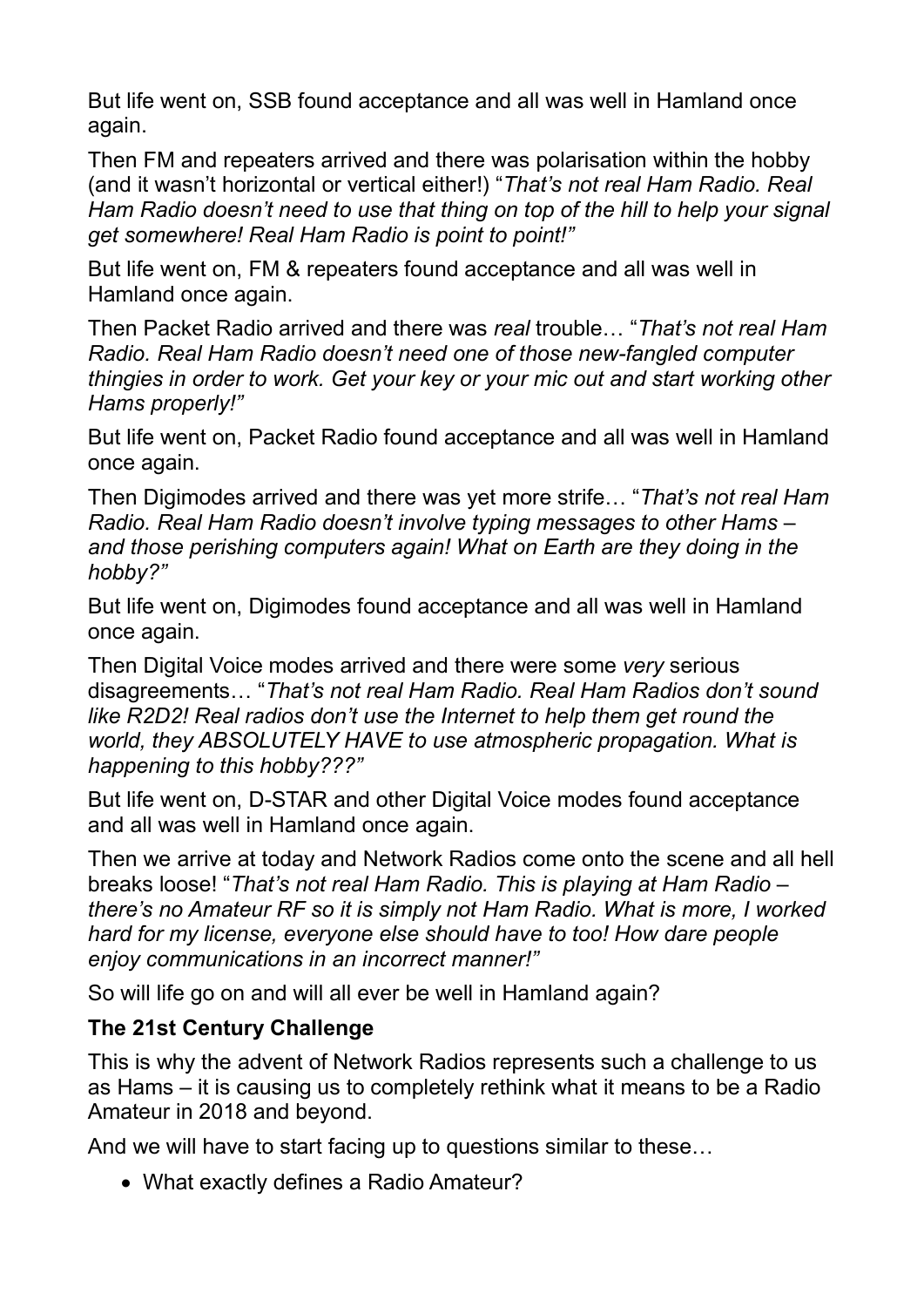- What do we mean by "Amateur RF"?
- Is it RF generated by someone who is an Amateur?
- Or is it RF generated on a particular band allocated to us by the government?
- If so, does it absolutely HAVE to be that?
- Can it be nothing else?
- Does any of this really matter?

#### What about our bands?

As Hams we are very "attached" to our bands. Whether it be 160m or 2m, we almost have a psychological sense of "ownership" of them.

We have "favourite" bands, we have bands we never frequent.

We even have "our" spot frequencies and some Hams will get somewhat "assertive" if a fellow amateur who is not in their "group" dares to use "their" frequency!

And yet in the 21st Century, I believe that the whole concept of bands & frequencies is becoming ever more fluid. Why would this be?

### An example from Broadcast Radio

Not that long ago, we could tune into broadcast stations on Long Wave (LF), Medium Wave (MF), Short Wave (HF) and FM (VHF Band II). Stations frequently referred to themselves by frequency: "247 metres Radio 1" or "1152 AM" for example. It was seen part of the station's identity – many had the frequency in their station names!

But today, we increasingly hear less of this. When you listen to broadcast stations these days, they seem to be eschewing giving out frequencies, instead they just announce that they are on "FM, DAB and Digital" or something similar to that.

Why? Because radio is something you probably increasingly consume in one of two ways – either digitally (via DAB or Satellite or similar means) or by streaming via the Internet. Frequencies and by extension, bands, are not as relevant as they once were.

### Moving Out!

The large broadcasters are also increasingly moving away from "traditional" radio.

On Short Wave – only a few countries & various religious groups seem to operate there now. The big guys are moving out of Long and Medium Wave too. If commercial broadcasters are moving away, we need to ask why.

### Do Bands matter?

I have a suspicion that this is, in part at least, because bands and frequencies don't matter so much these days. Domestic radio appliances are more about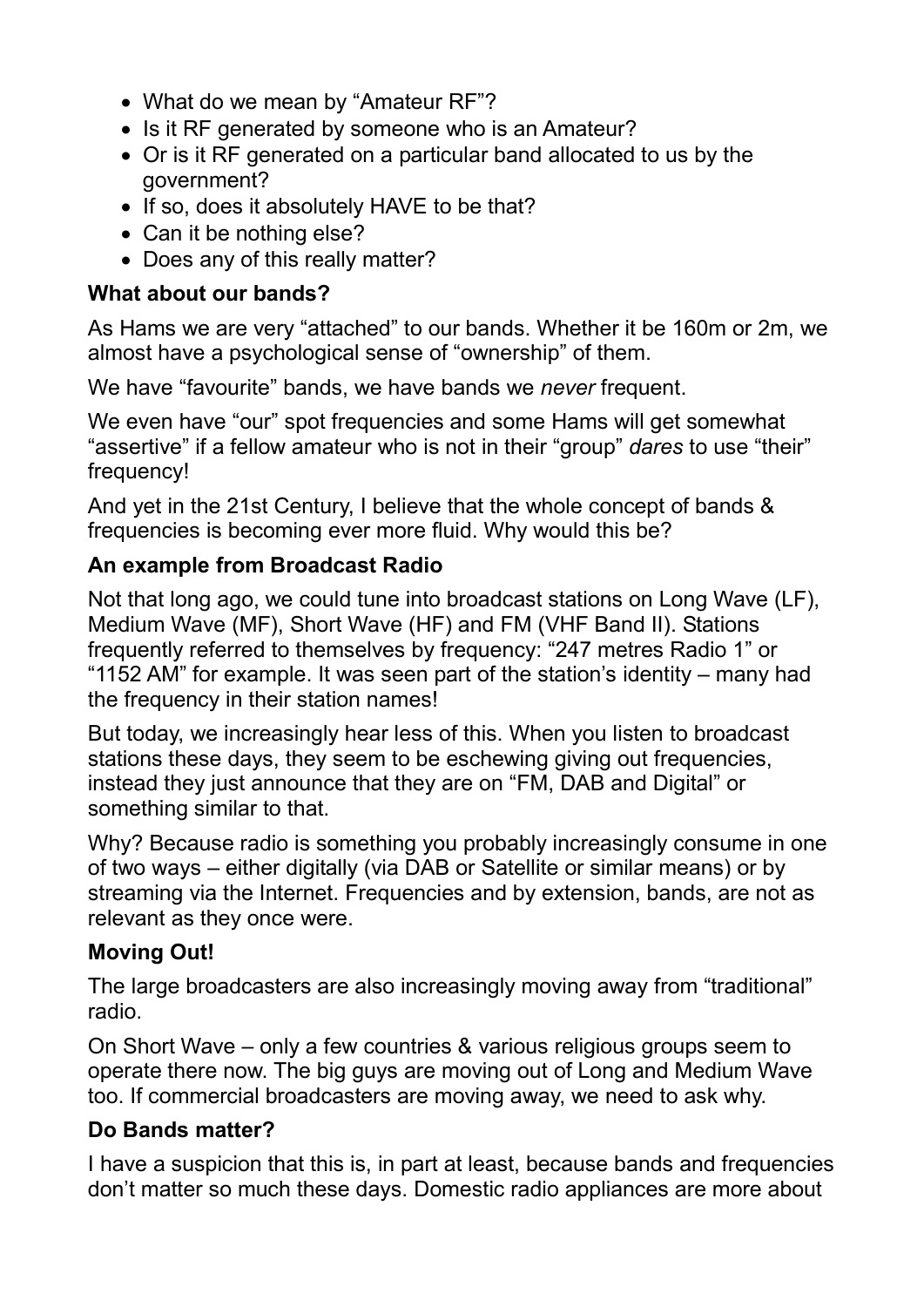push buttons and screens that get you to your station instantly, rather than tuning dials with frequencies. It's the end product that is important, not necessarily the manner in which it gets to you.

Who tunes a modern broadcast radio in these days with a manual tuning dial? Anyone? It was the main knob on all radios not that many years ago! I can even remember tuning old VHF TV in with a dial in my early days on this planet – that really seems odd now!

Going one step further, many broadcast stations are not even using direct RF at all these days! We still refer to them as "radio stations" (or occasionally "Internet radio stations")

Is there any reason to think Ham Radio as a hobby will not invariably move in a similar kind of direction? One of our strengths historically as Hams has been that we are good at embracing new technologies and adapting them for our own uses.

The point I am leading up to is this – I suspect "bands" and "frequencies" are not really as big an issue in the digital age as we might like them to be.

In essence, bands only exist because of propagation.

#### Propagation again

160, 40m, 20m,10m, 2m etc. are all, in reality, "line-of-sight" bands. To oversimply the subject, it is the ionospheric or tropospheric layers that enhance this line-of-sight propagation and turn it into something else.

Each band has differing propagation qualities as a result, giving each band its "character" and for some, the study of propagation in itself is a fascinating part of the hobby.

### Man-made propagation is just different

When we think of (and use) the *Internet* as a man-made propagating medium (which is what it is – it propagates signals around the world) then the concept of bands becomes redundant.

The Internet is like one, almost infinitely wide, worldwide "band", constantly open S9+40 to all countries 24/7 with few vagaries – and not just for voice, but for vision and other digital modes as well.

Put like that, who wouldn't want to use it? Would it actually matter what "band" you were (or were not) on, if there even were one?

So the concept of "bands", by which so many of us define our activities, may be crumbling in front of us in this digital age and we may not even realise it yet! That is not to say our bands don't still exist, by the way – clearly they do. It is just that, to many people these days, bands are a foreign concept.

### And then what?

As the hobby starts to come to terms with some of the implications of this,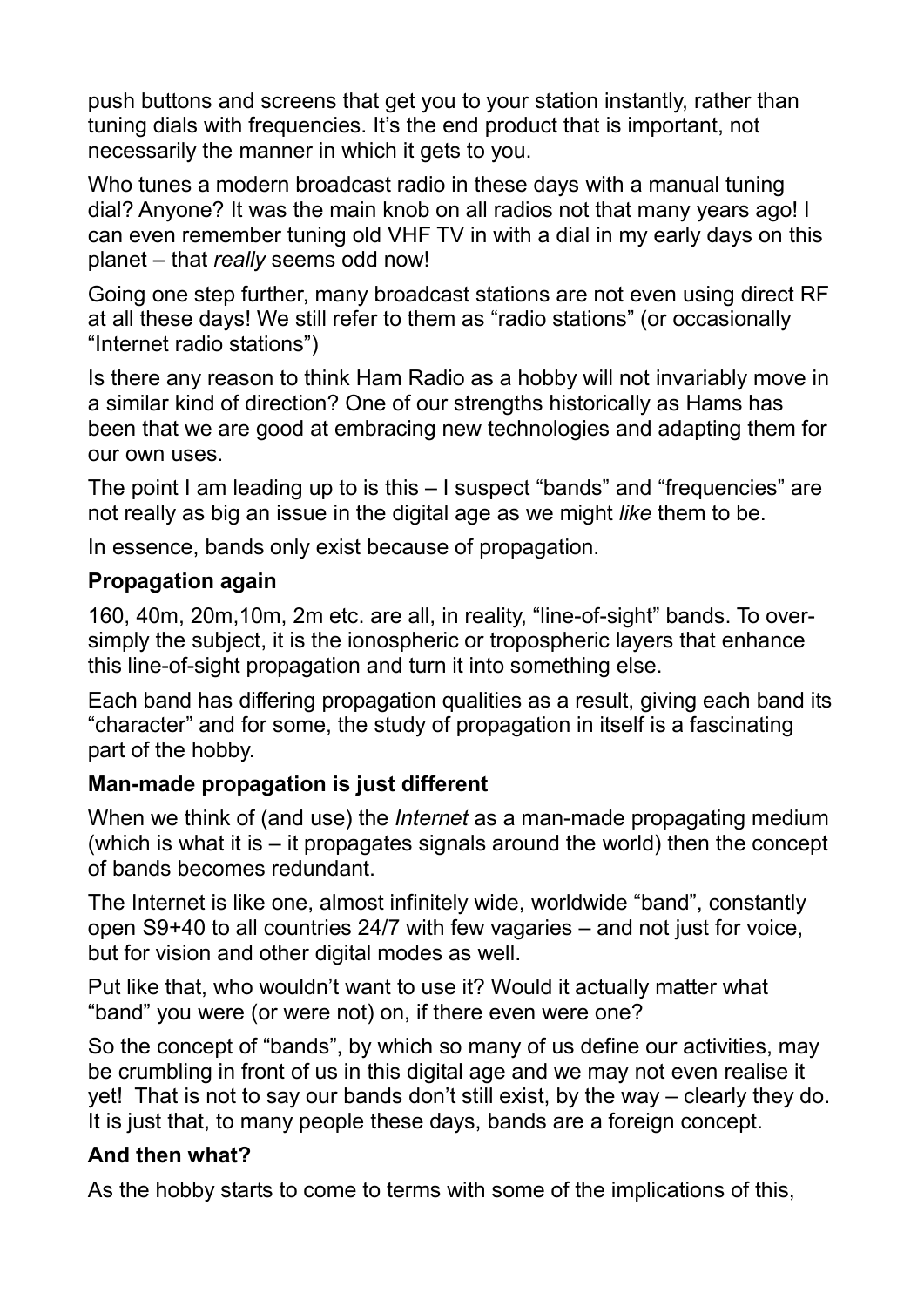other issues then start to arise, such as…

- Do we need an exam any more to get a licence?
- Do we even need a licence?
- What form or forms should it take, if so?
- Might we see an influx of new people coming into the hobby because the entry to it is more straightforward?
- How would we cope with that?
- Do we even want new people coming in, especially if their views differ from ours?
- What will the hobby even look like in 20 years time?
- What happens to our "traditional" bands?

I expect to see a lot of discussion in the future about this – it's actually quite exciting!

# Out of the Comfort Zone…

However it will make many of us feel extremely uncomfortable – the ground is shifting beneath our feet and the traditional raison d'être of Ham Radio is waiting to be challenged to change and adapt…

I don't see this as a bad thing – intelligent honest debate is to be welcomed. The most important thing is to keep our minds and our thinking wide open. We shouldn't reject something just because it is new or because it challenges our preconceived ideas of where radio is going in general.

Equally, we shouldn't throw the baby out with the bathwater and reject traditional Ham Radio as it has been for years. The Ionosphere and the Internet are complementary, not in competition.

### My own opinion?

If you have read this far and you really want my personal thoughts…

Why can we not have the best of both worlds? Surely we can.

Network radios (at this stage in their development at least) are not contest radios for example, and the Internet is not yet a contest-friendly mode of propagation. (That might change of course!) so contesting is still best on the traditional Ham bands. I'll see you on 80 metres – 59 001 OM…

However, regular reliable high-quality contacts around the world are but one thing Network Radios excel at, so why not just use that when you want to (or when the HF bands are full of noise or are otherwise dead)? I do! I don't see the expansion of choice in the hobby as a bad thing.

### Enjoyment is the key

Does the fact that I am transmitting on cellular frequencies at 800MHz, 900MHz, 1800MHz, 2100MHz or on Wi-Fi on 2.4GHz or 5GHz matter? Is there something intrinsically evil about that? Is there more virtue in using 21